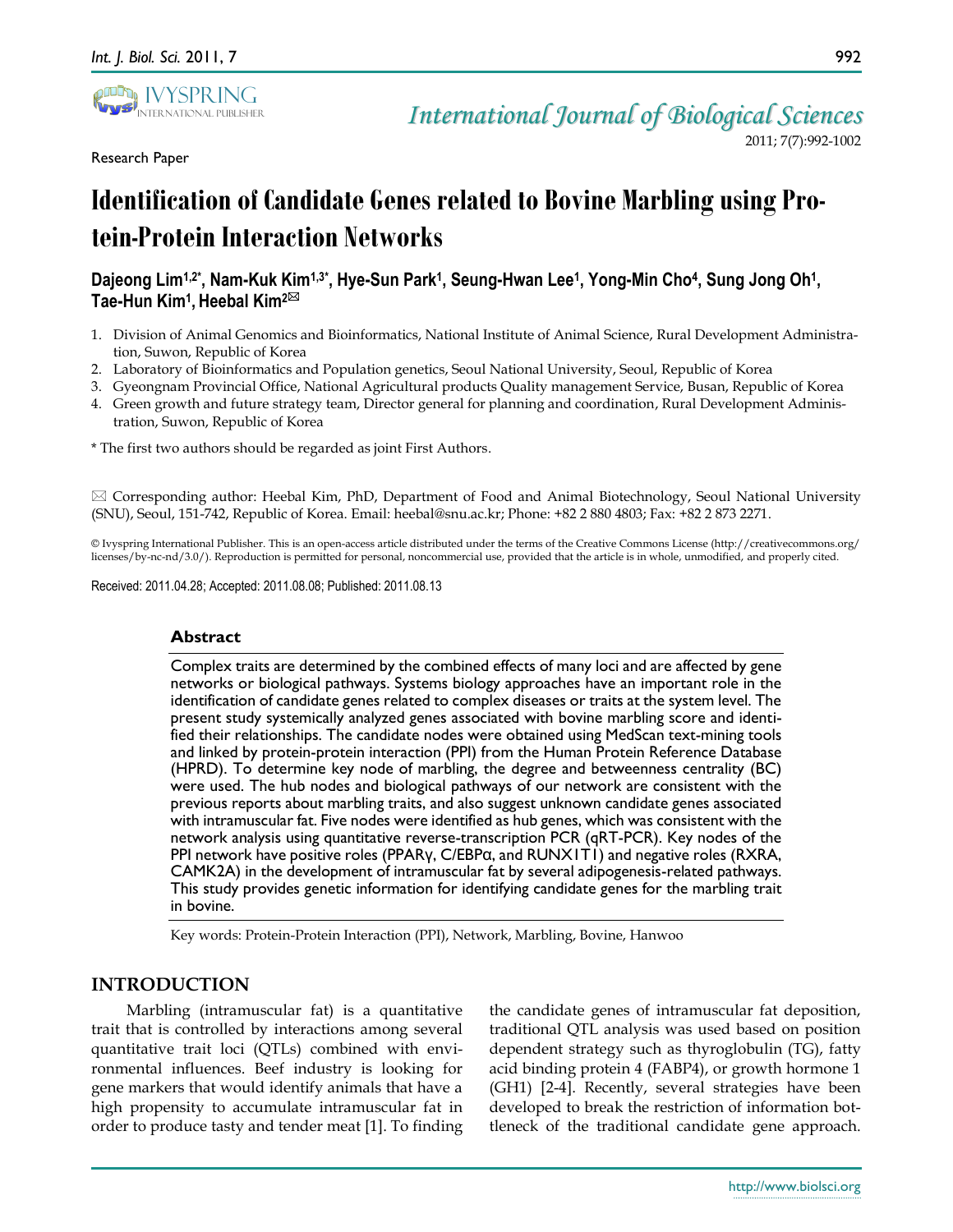There are comparative functional genomics, comparative structural genomics as the next step of detection of genes of interest, function dependent strategy including signaling pathway, regulatory network [5]. Therefore, animal geneticists have attempted system-oriented approaches to investigate livestock traits [6-8], resulting in the identification and characterization of economically important causal trans-acting genes. As a result, candidate genes within these trans-QTL regions have direct or indirect interactions and share common biological functions (e.g., similar gene ontology function, metabolic pathway, transcriptional co-regulation) [9-12]. In marbling of cattle, some studies have attempted to identify candidate genes affecting phenotypic variation for marbling and tenderness using high-density microarrays based on the large-scale transcriptome level [6, 8]. Other more specific studies that selected candidates according to these molecular functions provided a better understanding of muscle physiological states and their influence on meat quality [7]. Recently, three genes, myozenin-1 (MYOZ1), titin cap protein (TCAP), and PDZ and LIM domain 3 (PDLIM3), were identified as being significantly correlated with bovine skeletal muscle based on the bovine microarray data from 47 experimental conditions using gene expression network [13]. From gene co-expression network analysis, Jiang et al. [14] reported that the genetic network was associated with 19 economically important beef traits. In our recent findings, we identified the relationship between the expression of heat shock protein  $β$  1 (HSPB1) and its regulator genes from gene network analysis in intramuscular fat of Hanwoo (Korean cattle) [9]. Moreover, we propose that these genes were participated in mitogen-activated protein kinase (MAPK) signaling pathway and then inhibited through the MAPK-mediated phosphorylation of peroxisome proliferator-activated receptor γ (PPAR γ). These studies demonstrated that systemic approach is useful for understanding the molecular mechanisms associated with phenotypic characteristics in animals. Because analyses using model organisms have shown that direct and indirect interactions among protein pairs are responsible for similar phenotypes [15-16]. From the technical point of view, systems approaches based on gene network have leaded to the discovery of novel biology such as pathway-based biomarkers and diagnosis, systematic measurement and modeling of genetic interactions, systems biology of stem cells [17-18]. Among the systemic approaches, several studies have attempted integrate genetic networks with networks of physical interaction between proteins. In a recent review, two main classed of the

network-based methods were described for predicting protein functions: direct methods such as neighborhood counting based method [19], graph theoretic methods [20], weighted function [21]. Liu et al. (2011) also used a systemic integrative approach to analysis genetic interactions extracted from gene expression and genome wide association (GWAS) data in obstructive sleep apnea (OSA) and constructed protein interaction networks [22]. The integrated analysis of mRNA expression, protein-protein interaction (PPI) network can provide a novel approach for combining data from disparate sources to identify causal genes and sub-pathways.

Here we report the result PPI network analysis of marbling-related genes and experimental evidence confirming that highly connected genes (hubs) are significantly different between high- and low-marbled groups in bovine. The object of this study is to identify candidate genes and their potential relationship in a PPI network in *m.longissimus* with a wide range of marbling phenotypes. The results also suggest likely biological pathways and regulatory elements of marbling-related genes.

# **MATERIALS AND METHODS**

The analysis involved three main steps: (1) finding candidate genes associated with marbling score from the literature using the MedScan program database and PPI information to construct a PPI network related to the "marbling score" trait, (2) analyzing the network topology and functional enrichment, and (3) confirming gene expression results for hub genes using quantitative reverse-transcription PCR (qRT-PCR).

## **Identification of candidate genes and construction of the PPI network**

To obtain a systemic view of candidate genes associated with marbling score, we searched the literature using MedScan [23] software (Ariadne Genomics, Rockville, MD, USA). The MedScan program is a natural processing language engine with data-mining algorithms that automatically extract biological information from literature in the PubMed database. To check the accuracy, we manually confirmed whether these genes are associated with the marbling trait. Additional File 1: Supplementary Data 1 presents evidence of the relationships between genes and the marbling trait from the literature. The PPI network for marbling was constructed from the proteins extracted by the data-mining algorithms. We obtained PPI between candidate proteins as links, which were determined from the Human Protein Reference Database (HPRD, Release 9 version) [24].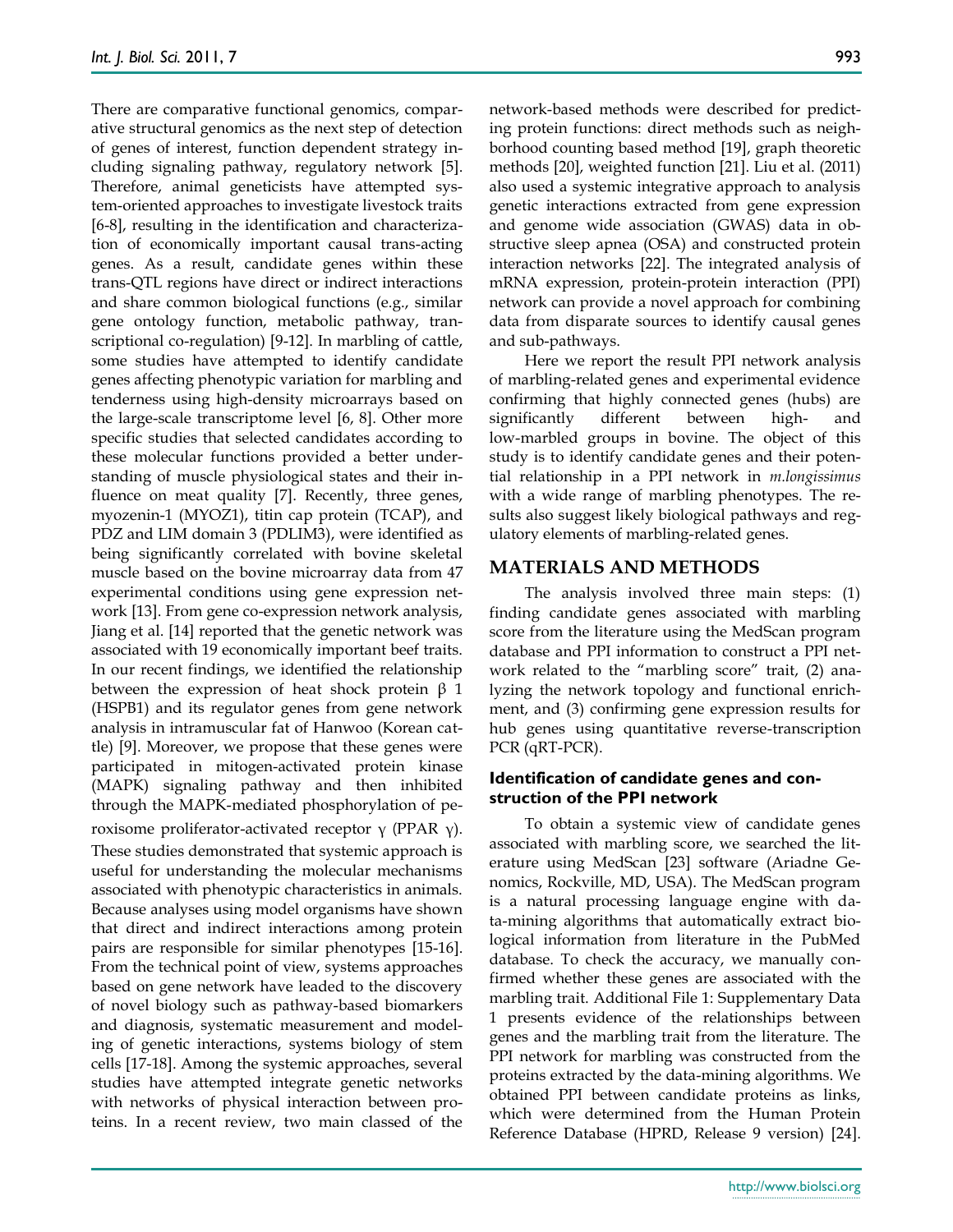Although the database has been created from human protein information, we used the PPI information to construct our bovine network because the functions of proteins are closely conserved among species.

Because biological functions are carried out from stably or transiently related groups of proteins, we reasoned that interactions in potential functional relationships have higher confidence than others. We determined two types of PPI network, a core network and an extended network. We constructed a core network consisting of a set of genes as the seed genes and the connections between these genes; the genes were extracted by the MedScan text-mining algorithm. We also found additional genes that may also be involved in the network via the extended network. The extended network consisted of not only candidate proteins associated with the marbling trait but also interacting proteins. This criterion has been used to identify genes related to complex traits or diseases [25-26].

#### **Network topology analysis**

To characterize the overall network topology, we used the node degree (or connectivity), betweenness centrality (BC), edge BC, and closeness centrality (CC) [26]. The node degree is the number of connections or edges the node has to other nodes. The degree distribution of a network has a generalized power-law form  $p(k) \sim k^{r}$ , which is the defining property of a scale-free network [27]*.* The genes of nodes highly connected to nodes with few connections (hubs) play an important role as a local property in a network [28]. A node with high BC has great influence over what flows in the network. BC may play a major role as a global property since it is a useful indicator for detecting bottlenecks in a network. For node *k*, BC is the fraction of the number of shortest paths that pass through each node [29] and is defined as

$$
b(k) = \sum_{i,j} b_{i \to j}(k) = \sum_{i,j} \frac{g_{i \to j}^k}{g_{i \to j}'}
$$

Where *gi→j* is the number of shortest geodesic paths from node *i* to node *j*, and *gi→j* is the number of geodesic paths among *gi→j* from node *i* to node *j* that pass through node *k*. We calculated BC as a global property according to all nodes in a network. Edge BC is defined in the same way as BC, where an edge is central if it is included in many of the shortest paths connected to nodes. CC uses information about the average shortest distance to other nodes, which is calculated for a node as 1/average distance to all other nodes. Genes with high CC have the ability to contact any node in the network in the shortest possible path. In addition, the CC describes the connectedness of a node in undirected networks. A node that is connected by a lot of short paths to other nodes can be interpreted as relatively autonomous in opposite to all nodes that are less connected by short paths. The CC can calculate the geodesic distance of every node to every other node is computed. From the results of the network topology analysis, we selected high-degree nodes and high-centrality (BC and CC) nodes as key drivers that are most associated with our trait of interest in the network. In the simulation of attack tolerance of network, when hub nodes were attacked, the scale-free network was broken into many isolated fragments. The attack performed removing the nodes with the highest number of edges. After removing large degree nodes, we checked the change of the number of clusters and the isolated fragments.

#### **Pathway analysis based on the Gene Ontology and Kyoto Encyclopedia of Genes and Genomes**

We performed functional enrichment analysis against 1,090 genes of the extended network that were associated with marbling score enrichment in the Gene Ontology and Kyoto Encyclopedia of Genes and Genomes (KEGG) pathway terms using the Database for Annotation Visualization and Integrated Discovery (DAVID) tool (http://david.abcc.ncifcrf.gov/). The functional relationship of our genes of interest was used in the Pathway Studio software (Stratagene, La Jolla, CA, USA) [30]. We constructed gene co-annotation network based on the significant terms in the biological processes of GO using nodes of the core network. The significant GO terms identified from the DAVID tool. The p-values were computed by a modified Fisher"s exact test. The genes were analyzed for overrepresented ( $p \leq 0.05$ ) categories based on Gene Ontology or KEGG data. We defined an edge as a functional linkage that is co-annotated to a Biological Process GO term (i.e., more than two genes are annotated to the GO term). We also determined the number of genes sharing the same GO terms. We also examined the effect of regulations (positive, negative, and unknown) in only the core network using Pathway Studio, because of its limited processing capacity, and constructed the biological integrated network.

#### **Confirmation of gene expression results by qRT-PCR**

We determined whether any associations existed between expression levels and intramuscular fat content in the longissimus tissue of Korean cattle (Hanwoo). Twelve steers each from a low-marbled group  $(9.54 \pm 1.35\%)$  and a high-marbled group  $(20.84$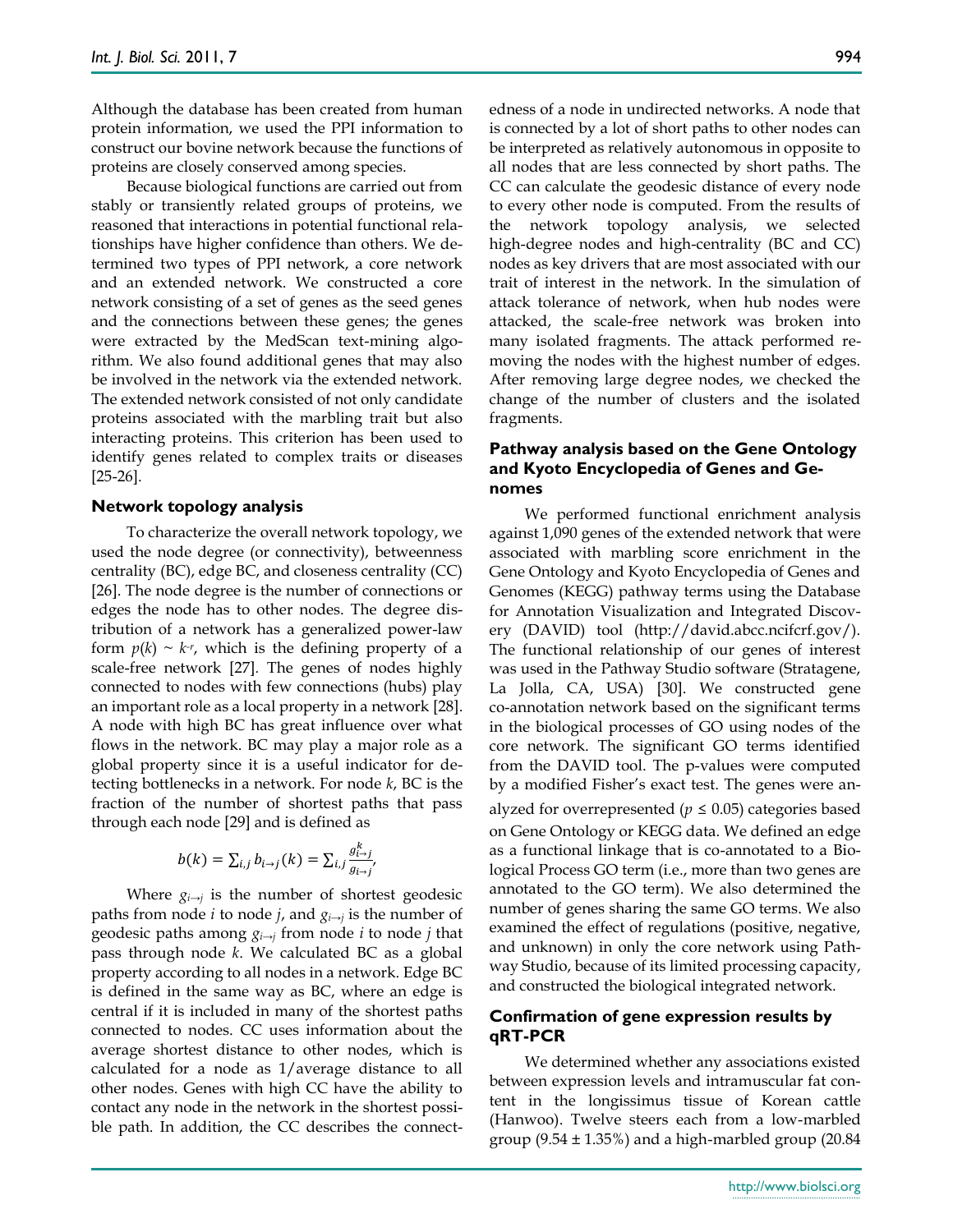± 1.52%) were used in this study for qRT-PCR and statistical analyses (Table 2). Total RNA was prepared from each tissue sample (100 mg) with TRIzol reagent (Invitrogen Life Technologies, Carlsbad, CA, USA) and purified using an RNeasy MinElute Clean-up Kit (Qiagen, Valencia, CA, USA). RNA concentration was measured with a NanoDrop ND-1000 spectrophotometer (Thermo Scientific, Waltham, MA, USA). RNA purity (A260/A280) was over 1.90. For cDNA synthesis, 2 µg RNA was reverse transcribed in a 20 µl reaction volume using random primers (Promega, Madison, WI, USA) and reverse transcriptase (SuperScript II Reverse Transcriptase; Invitrogen Life Technologies). Reactions were incubated at 65°C for 5 min, 42°C for 50 min, and then 70°C for 15 min to inactivate the reverse transcriptase. qRT-PCR was performed using a 2× Power SYBR Green PCR Master mix (Applied Biosystems, Foster City, CA, USA) with a 7500 Real Time PCR system (Applied Biosystems) using 10 pM of each primer. PCR was run for 2 min at 50°C and 10 min at 95°C, followed by 40 cycles at 95°C for 10 s and then 60°C for 1 min. Following amplification, a melting curve analysis was performed to verify the specificity of the reactions. The endpoint used in the qRT-PCR quantification, Ct, was defined as the PCR threshold cycle number. To determine major patterns in the gene expression data, we performed principal component analysis (PCA) for the nodes with large degree and BC. A regression model was also used to examine the association between gene expression value and intramuscular fat content using

the "lm" function in R. This produced the following equation:

 $IMF_{ii} = \mu + Expression_{ii} + Age_{ii} + residual_{ii}$ 

where  $IMF_{ii}$  is the intramuscular fat content of each animal,  $\mu$  is an overall mean, Expression<sub>i</sub> is a normalized gene expression value, and  $Age_{ij}$  is slaughtering age in months, which was included as a covariate; the mRNA level of the ß-actin, ribosomal protein, large, P0 (RPLP0), which are well-known as housekeeping genes, was also introduced as a covariate [31].

## **RESULTS AND DISCUSSION**

#### **Topology analysis of the PPI network associated with bovine marbling**

We extracted 121 genes associated with marbling from MedScan results and constructed the core network composed of 69 isolated nodes and 52 nodes in eight clusters, with the largest cluster containing 21 nodes. The clustered 52 nodes were linked via 61 PPIs, corresponding to an effective mean degree of 2.34. Degree is the number of nearest neighbors of a node, and the effective mean degree is the average degree of all nodes except isolated nodes. The extended network consisted of 1,090 nodes and 1,517 edges, with a mean degree of 2.78. The network comprised 16 clusters, including a single giant cluster that contained 1,026 (94%) nodes. An overview of the core and extended PPI networks is shown in Figure 1.

| Group | Animal | Age<br>(month) | IMF $(\%)$ | Group | Animal | Age<br>(month) | IMF $(\%)$ |
|-------|--------|----------------|------------|-------|--------|----------------|------------|
| Low   | 509    | 26             | 7.11       | High  | 508    | 26             | 27.97      |
|       | 537    | 27             | 6.02       |       | 582    | 31             | 18.94      |
|       | 539    | 26             | 11.56      |       | 603    | 31             | 18.3       |
|       | 543    | 27             | 6.6        |       | 648    | 29             | 20.78      |
|       | 590    | 27             | 12.6       |       | 652    | 29             | 17.89      |
|       | 706    | 28             | 13.37      |       | 685    | 29             | 21.2       |

**Table 1**. Summary statistics of tissue sample for gene expression analysis

**Table 2**. Functional enrichment analysis using KEGG pathway terms from 121 genes in the core network.

| Pathway terms                                    | Genes                                                        | Fold<br>Enrichment | P-value  |
|--------------------------------------------------|--------------------------------------------------------------|--------------------|----------|
| bta03320:PPAR signaling pathway                  | FABP7,FABP3,ADIPOO,NR1H3,LPL,<br>FABP4,FABP6,FABP5,PPARG,SCD | 13.65395           | 2.47E-08 |
| bta04080:Neuroactive ligand-receptor interaction | LEP,UTS2R,ADRB3,PRL,ADRB2,S1PR1,<br>MC4R, ADRB1,GHR          | 3.444909           | 0.00357  |
| bta04920: Adipocytokine signaling pathway        | LEP, NPY, ADIPOO, TNF, POMC                                  | 7.260435           | 0.00441  |
| bta05216: Thyroid cancer                         | CTNNB1,CCND1,PPARG                                           | 10.55556           | 0.03114  |
| bta05414:Dilated cardiomyopathy                  | TNF,DES,IGF1,ADRB1                                           | 4.752285           | 0.04892  |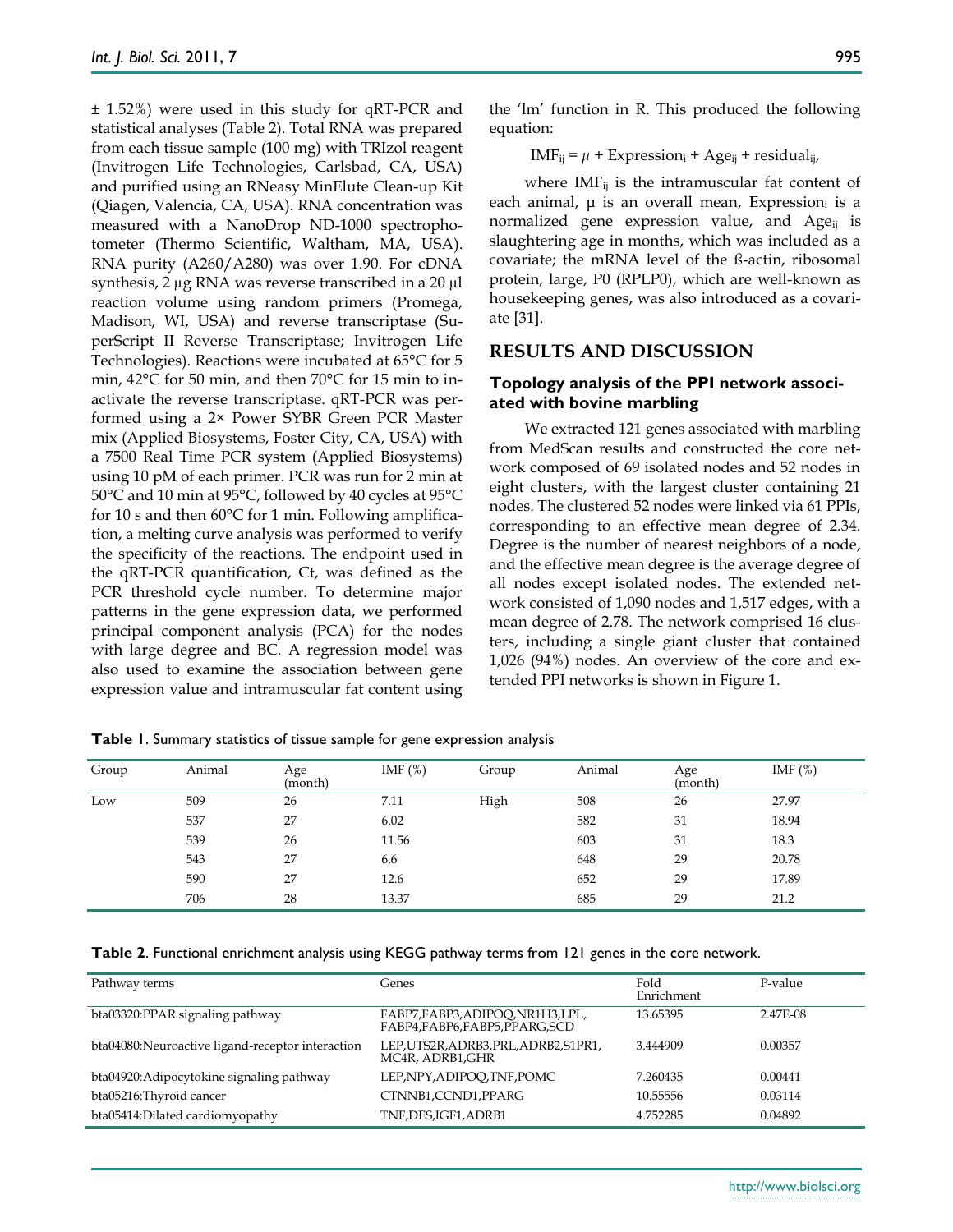

**Figure 1. The topological view of the marbling PPI network.** (A) The extended PPI network (B) The core network. The circle and line indicate node and edge. The size of node indicates degree that is the number of connections or edges the node has to other nodes.The graph rendering software is Pajek program [60].

We examined whether both the core and extended networks followed a power-law distribution with an exponent using *log((p(k))* and *log(k*), i.e., the model fitting index, *R<sup>2</sup>* , of the linear module that regresses *log*((*p(k*)) and *log*(*k*). This plot between  $log_{10}(p(k))$  and  $log_{10}(k)$  showed that the network followed a scale-free topology. The exponent of the extended network was 3 (standard error = 0.04, *R 2*= 0.92) and that of the core network was 2.1 (standard error = 0.13,  $R$  <sup>2</sup>= 0.92). The degree exponent *r* is usually in the range  $2 \le r \le 3$  in scale-free networks such as the internet, human collaboration networks, or metabolic networks [32]. Therefore, our networks have scale-free topology like the other biological networks. The core network was more fitted to the scale-free topology than the extended network. The degree-rank plot approximates power law, representing a high diversity of node degrees, with no typical node in the network for use in indicating the rest of the nodes [33]. The network transivity (clustering) can be indicated by the clustering coefficient, which is the ratio of the number of the actual connections between the neighbors of the node to the number of possible connections between them [34]. In other words, the clustering coefficient (*C*) determines how close the neighborhood of a node is to being part of a clique. On average, the core network had higher *C*   $(C = 0.15)$  than the extended network  $(C = 0.05)$ . We found that the direct relationship among genes has a

tight neighborhood, which provide evidence that the result can be important for predicting the biological significance of a gene. Error tolerance was examined based on the response of the scale-free network to random fragmentation [35]. To examine attack tolerance in the extended network, we removed the 10 largest degree nodes (about 1%) among all nodes. As a result, the largest cluster with 1,026 nodes broke into 405 fragments, among which the largest contained only 621 nodes.

## **Key nodes of the PPI network of bovine marbling**

Highly connected nodes are statistically more significant in a scale-free network than in a random graph. Most biological networks are characterized by a small number of highly connected nodes, while most of the other nodes have few connections [28]. The highly connected nodes act as hubs that mediate interactions between other nodes in the network and have an important role in constructing the network. In this study, 5% of the total node set of the network was used as the critical point of high-degree and -BC nodes. Of 1,090 total nodes, 55 nodes were selected as high degree nodes. The selected key nodes are also about 5% of the largest connected cluster of network. Catenin beta 1 (CTNNB1) was the largest hub gene in the extended network. The role of CTNNB1 is induction of the MAPK Kinase (MAPKK) cascade and Wnt receptor signaling pathway through β-catenin. Be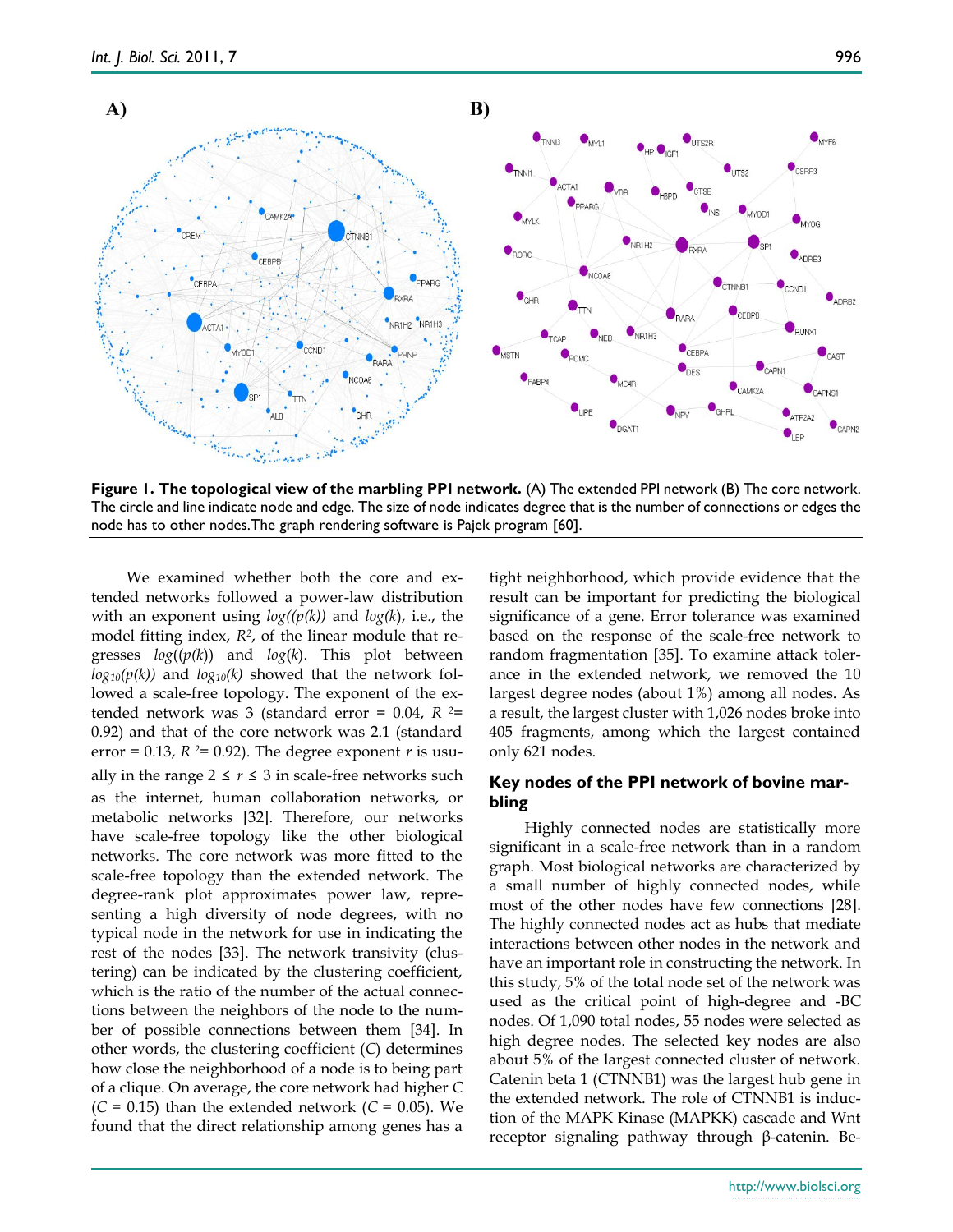ta-catenin is the 88-kDa product of the CTNNB1 gene. Wnts can inhibit adipocyte differentiation through both β-catenin-dependent and β-catenin-independent mechanisms [36]. Beta-catenin plays a major role as a transcriptional coactivator in the Wnt/β-catenin signaling pathway. CTNNB1 interacted with 135 proteins in the extended network; its linked proteins were enriched functions in adherens junctions (*p* = 9.7e-18), Wnt signaling pathway (*p* = 4.4e-9), TGF-beta signaling pathway (*p* = 8.4e-4), insulin signaling pathway (*p*  = 6.3e-3), and MAPK signaling pathway (*p* = 3.3e-2) related to the adipogenesis. The second hub gene was actin, alpha 1 skeletal muscle (ACTA1), which is involved in muscle contraction, skeletal muscle fiber development/adaptation, and muscle thin filament assembly and is downregulated in pre-adipogenesis as a differentially expressed gene (DEG) [37]. Intramuscular fat is accumulated from perimysial connective tissue surrounding the myofiber bundles. ACTA1 interacted with 91 proteins that have statistically enriched pathway terms, such as regulation of actin cytoskeleton ( $p = 1.6e-5$ ), vascular smooth muscle contraction  $(p = 0.012)$ , and neurotrophin signaling pathway ( $p = 0.017$ ). Neurotrophin signaling is controlled by connecting some intracellular signaling cascades, including the MAPK pathway, PI-3 kinase pathway, and Phospholipase C (PLC) pathway. It is not clear whether ACTA1 is a major factor in marbling traits, but it participated as a key node for gene-related muscle-specific adipogenesis in the network.

The BC is an indicator of a global central node. The effect of removing nodes with large BC values is similar to that of removing hub nodes because large BC nodes are correlated with hub nodes [38]. However, large BC nodes are not hub nodes; they imply that a site is relatively central between all other sites. This means that such sites are advantageously located to act as intermediaries. Therefore, we investigated communication between nodes and confirmed that hub and large-BC nodes are located in the topological center of the network by calculating the CC for the whole network. As well as hub proteins, there are five interesting protein nodes that may or may not be important in the core network, but which are large-BC nodes in the extended network: Casein kinase 2, alpha 1 polypeptide (CSNK2A1), Protein kinase C, alpha (PRKCA), Retinoblastoma 1 (RB1), V-src sarcoma (Schmidt-Ruppin A-2) viral (SRC), and Estrogen receptor alpha (ESR1) (Additional File 2: Supplementary Data 2). CSNK2A1 is involved in Wnt receptor signaling as a positive mediator and encoded casein kinase II (Ck2) with two isoforms: Ck2a and Ck2a" [39]. The Wnt signaling pathway inhibits adipogenesis by preventing the induction of the key adipogenic transcription factors, C/EBPα and proxisome proliferator-activated receptor  $\gamma$  (PPAR $\gamma$ ) [40]. This possible player is involved in the connection between marbling and the adipocyte phenotype within the Wnt signaling pathway among many metabolic pathways in adipocytes that could contribute to the variation of intramuscular fat (IMF) content. PRKCA plays a role in the negative regulation of the insulin receptor signaling pathway and regulation of muscle contraction. Insulin sensitivity is associated with the accumulation of IMF and stimulates proliferation of pre-adipocytes and muscle glucose oxidation [41]. RB1 regulates lipid kinase activity and striated muscle cell differentiation and is a known tumor suppressor gene. It is upregulated in muscle differentiation with MyoD [42] as an essential factor in assisting the execution of the myogenic program [43]. SRC is known to factor in the positive regulation of the insulin receptor signaling pathway in contrast to PRKCA and interacts with genes associated with adipogenesis such as Retinoid X receptor alpha (RXRA), Adrenergic beta-2-receptor (ADRB2), and Adrenergic beta-3- receptor (ADRB3). ADRB2 has a role of positive regulation of skeletal muscle growth and activation of MAPK activity. ADRB3 is involved in positive regulation of the MAPKKK cascade. MAP kinases have an inhibitory effect on adipogenesis that can phosphorylate PPARγ and its heterodimerization partner RXR, leading to negative regulation of adipocyte differentiation [44]. ESR1 has not been reported to have any direct relationship in adipocyte cell development, although type II diabetes and atherosclerosis have been related to polymorphism of ESR1 [45-46]. Lkhagvadorj *et al.* [47] suggested that ESR1 may have served as a regulator to change adipocyte cell-to-cell interaction in the homeostatic mechanism in a microarray experiment. Using Pathway Studio, we also investigated which biological functions were enriched against those linked-proteins. We found that most of the connected proteins appeared to interact with the large degree nodes or nodes in the core network. In the enriched biological functions shown in this analysis, the interacted proteins were identified in multiple pathways, such as adipocytokine, insulin, and MAPK signaling. These results agree with previous findings of differentially expressed genes playing a role in the re-differentiating bovine pre-adipocytes into mature adipocytes by several biological pathways such as PPAR, insulin, adipocytokine, or MAPK signaling [48]. In particular, the functional enrichment analysis showed adipocytokine signaling to be commonly enriched. These are not central proteins in the core network or the extended network. However, they are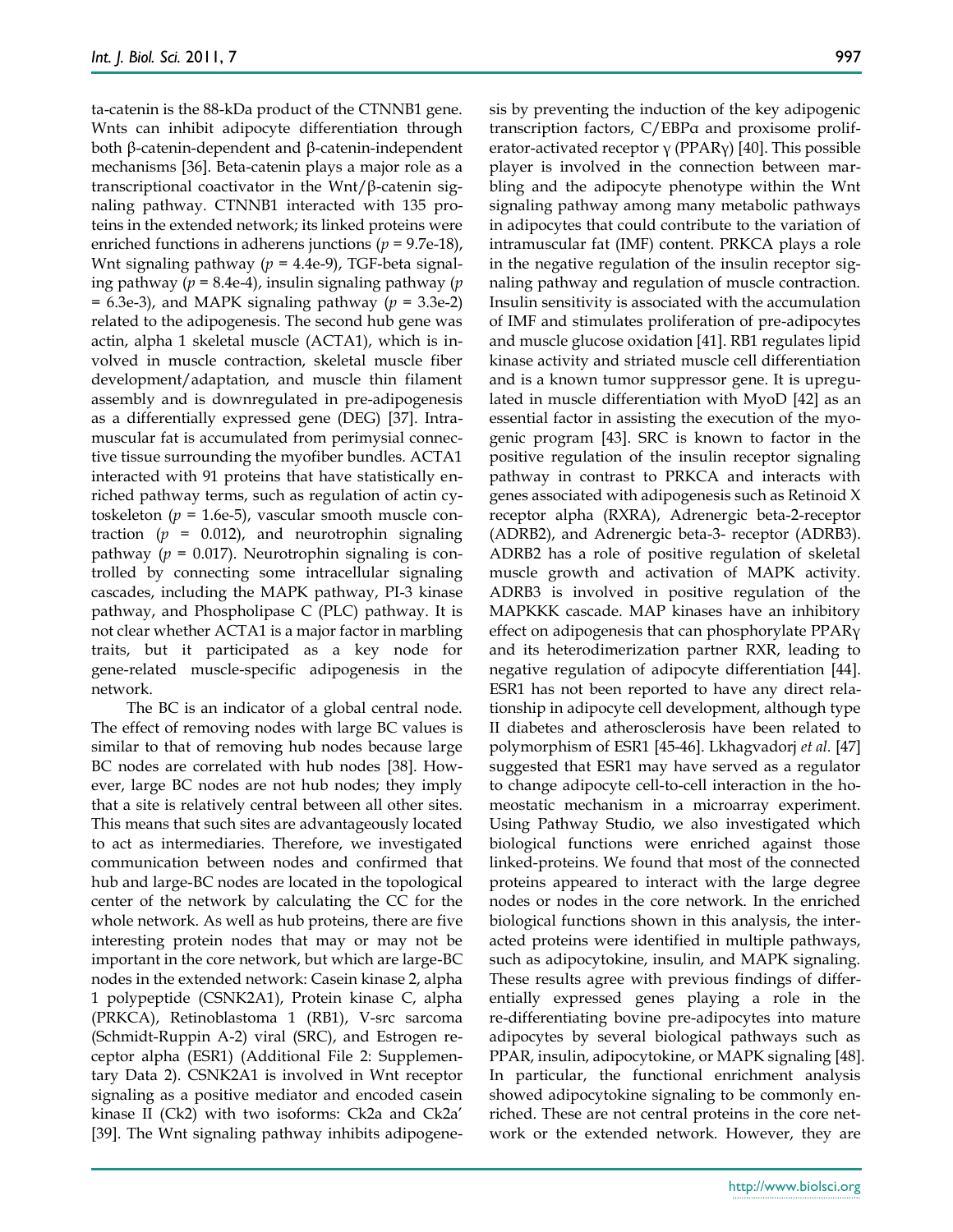important in communication and connection between both well-known and unknown proteins. PPARs lead to inductions of several downstream biological pathways, such as lipid metabolism, adipocyte differentiation, and gluconeogenesis. Genes with a large BC may contribute to the cooperation with the hub genes in other pathways for fat development and metabolism underlying the PPAR pathway. These genes may be useful for identifying candidate genes related to complex traits and should be investigated further.

Additional File 2: Supplementary Data 3 shows the integrated biological network between interaction partners within 121 genes, including PPI information from our analysis and the various types of regulation using Pathway Studio software. In the PPI interaction result, nuclear receptor coactivator 6 (NCOA6) was the hub gene with the largest degree in the core network and involved the following genes: VDR, RXRA, RORC, RARA, PPARγ, NR1H3, NR1H2, GHR, and C/EPBα. NCOA6, a variation of retinoic acid receptor-related orphan receptor c (RORC), is significantly associated with intramuscular fat, marbling score [49], and fatness [50]. In our results, insulin (INS) seemed to be a mediator with a large BC rather than a hub gene with a large degree in the extended and core PPI networks. However, INS had a node with the most connections within the integrated network, PPI, and regulations (Additional File 2: Supplementary Data 3). We assumed that INS may have a global impact from a topological point of view as a regulator through various biological pathways associated with the marbling trait. INS has relationships between adipogenic (fat cell) activity in the blood serum and marbling performance in beef cattle [51]. It participates in various pathways, such as positive regulation of the insulin signaling pathway, negative regulation of the fatty acids metabolic process, activation of MAPK activity, and fatty acid homeostasis. INS stimulates a wide range of mechanisms, including glucose utilization and synthesis of protein and lipid, and inhibits gluconeogenesis, proteolysis, and lipolysis

To address functional associations between gene products, we constructed a gene-co annotation network based on the significant terms in the biological processes of Gene Ontology (GO) using 121 nodes of the core network (Additional File 2: Supplementary Data 4). We defined an edge as a functional linkage that is co-annotated to a Biological Process GO term (i.e., more than two genes are annotated to the GO term). In this evaluation, the genes were skewed toward 59 biological processes. The large GO terms shared by two processes were positive regulation of biological processes (GO:0048518, *p* = 7.3e-13), regulation of cellular processes (GO:0050794, *p* = 2.3e-4), regulation of metabolic processes (GO:0019222 , *p* = 2.5e-7), and regulation of biological processes (*p* = 1.3e-5). The genes in the system with a wide range of regulation (e.g., from carbohydrates, fats, and proteins in food to energy, or other physiological processes) were thus considered to identify a number of genes that determine marbling.

#### **Experimental validation and statistical analysis using PCA and a regression model**

To further confirm gene expressions and relationships, 20 genes were selected after network topology analysis based on their degree size  $(≥ 25)$ . Then qRT-PCR was performed between divergent groups, which were grouped by marbling scores. Table 3 shows gene expression results of 20 genes. The gene expression values (*log2*-transformed) were analyzed by regression analysis and principal component analysis (PCA). qRT-PCR showed that PPARγ, C/EBPα, RUNX1T1, RXRA, CAMK2A genes had higher expression in the high-marbled group than in the low-marbled group. Expression values of five genes (PPARγ, C/EBPα, RUNX1T1, RXRA, CAMK2A) changed two-fold between groups. The expression levels of PPARγ, RUNX1T1, and C/EBPα genes (which are involved as a transcriptional factor for adipogenesis) in the high-marbled group, were approximately 4.0, 3.8, and 3.5 times higher than in the low-marbled group, respectively.

Using the R statistical package, we also conducted a linear regression analysis to examine the association between IMF contents and expression of gene level. Five genes were shown to be significant for IMF content. Of the five genes,  $PPAR<sub>V</sub>$  ( $p = 0.008$ ), C/EBPα ( $p = 0.01$ ), and RUNX1T1 ( $p = 0.013$ ) were significantly upregulated according to IMF content increase, and RXRA ( $p = 0.001$ ) and CAMK2A ( $p =$ 0.01) were negatively related to changes in IMF content (Figure 2(B)). Retinoid X receptor alpha (RXRA) is a strong suppressor of adipocyte differentiation from interaction with vitamin A [52]. Tourniaire *et al.* [53] reported that retinal can also be oxidized to retinoic acid (RA), the most active form of vitamin A via ligation to retinoid receptors RARs and RXRs. RA inhibits C/EBP proteins that suppress induction of downstream target genes, such as PPARγ. RXR also acts as a heterodimerization partner of PPARγ and then inhibits adipogenesis by MAP kinases. Core binding factor, runt domain, alpha subunit 2, translocated to 1 (CBFA2T1) is a protein that is encoded by the RUNX1T1 gene and is known to affect lipid metabolism in other species [54]. Its polymorphism was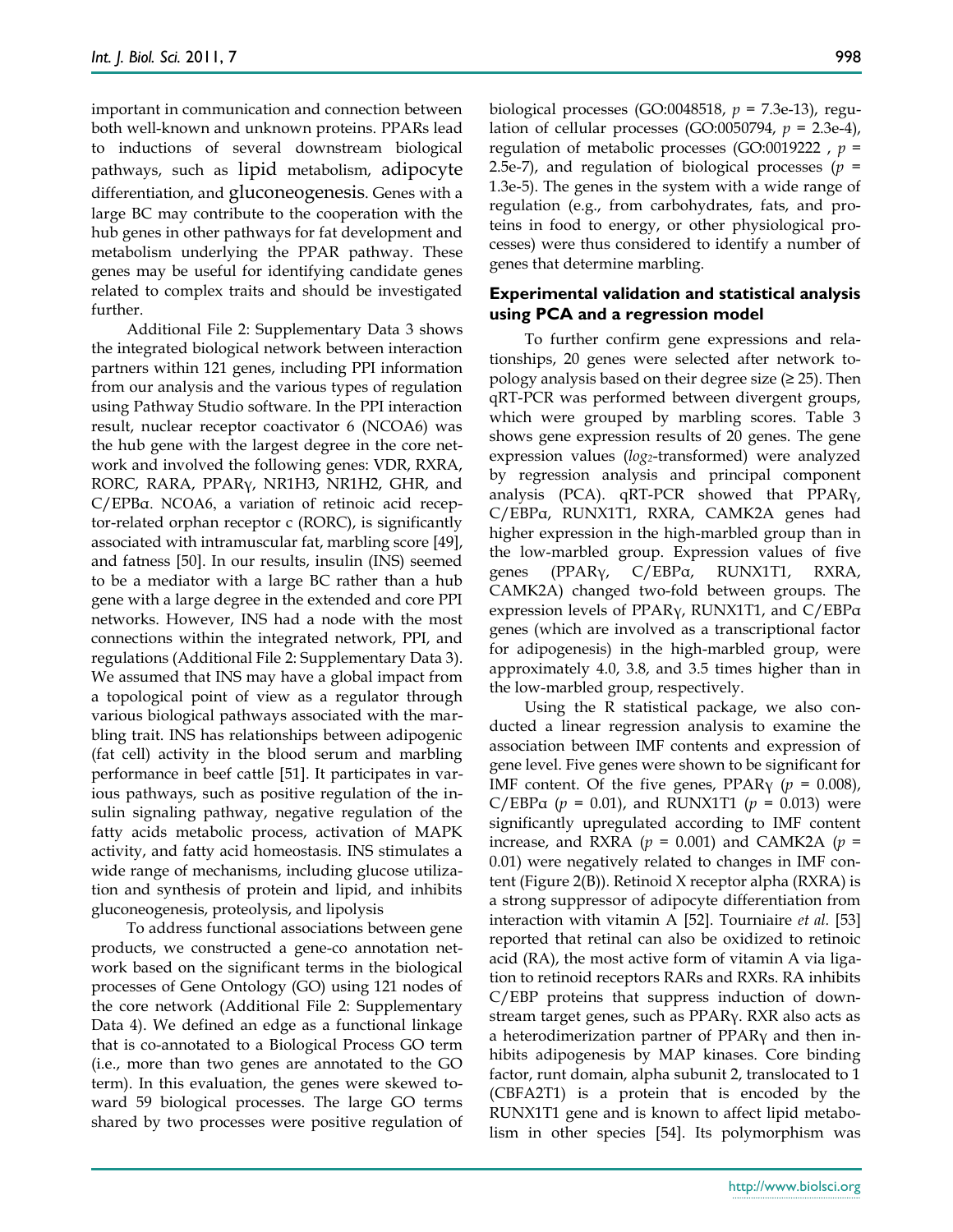found to have significant association with ultrasound marbling score in beef cattle [55]. Calcium/calmodulin-dependent protein kinase II alpha (CAMK2A) contributes to myogenesis [56] and can be a candidate gene for activity-dependent skeletal muscle adaptation [57]. From our results, PPARγ and C/EBPα are the best known key regulators in the

PPAR signaling pathway associated with adipogenesis and marbling trait in beef cattle [3, 58-59]. However, RXRA, CAM2KA, and RUNX1T1 have not been reported previously in bovine gene expression studies on marbling. These genes may have important roles in the biological interaction associated with the lipid and muscle metabolism in the marbling trait.





| Gene symbol       | Gene description                                                           | expression <sup>a</sup> |      | p-valueb   |
|-------------------|----------------------------------------------------------------------------|-------------------------|------|------------|
|                   |                                                                            | Low                     | High |            |
| $C/EBP\alpha$     | CCAAT/enhancer binding protein (C/EBP), alpha                              | 0.23                    | 0.63 | $0.0102*$  |
| PPAR <sub>V</sub> | proxisome proliferator-activated receptor y                                | 0.21                    | 0.66 | $0.0080**$ |
| RUNX1T1           | runt-related transcription factor 1; translocated to, 1 (cyclin D-related) | 0.22                    | 0.74 | $0.0132*$  |
| <b>RXRA</b>       | retinoid X receptor alpha                                                  | 0.67                    | 0.40 | $0.0018**$ |
| CAMK2A            | calcium/calmodulin-dependent protein kinase II alpha                       | 1.56                    | 0.43 | $0.0109*$  |

**Table 3**. qRT-PCR results of 20 genes with high degrees in the network.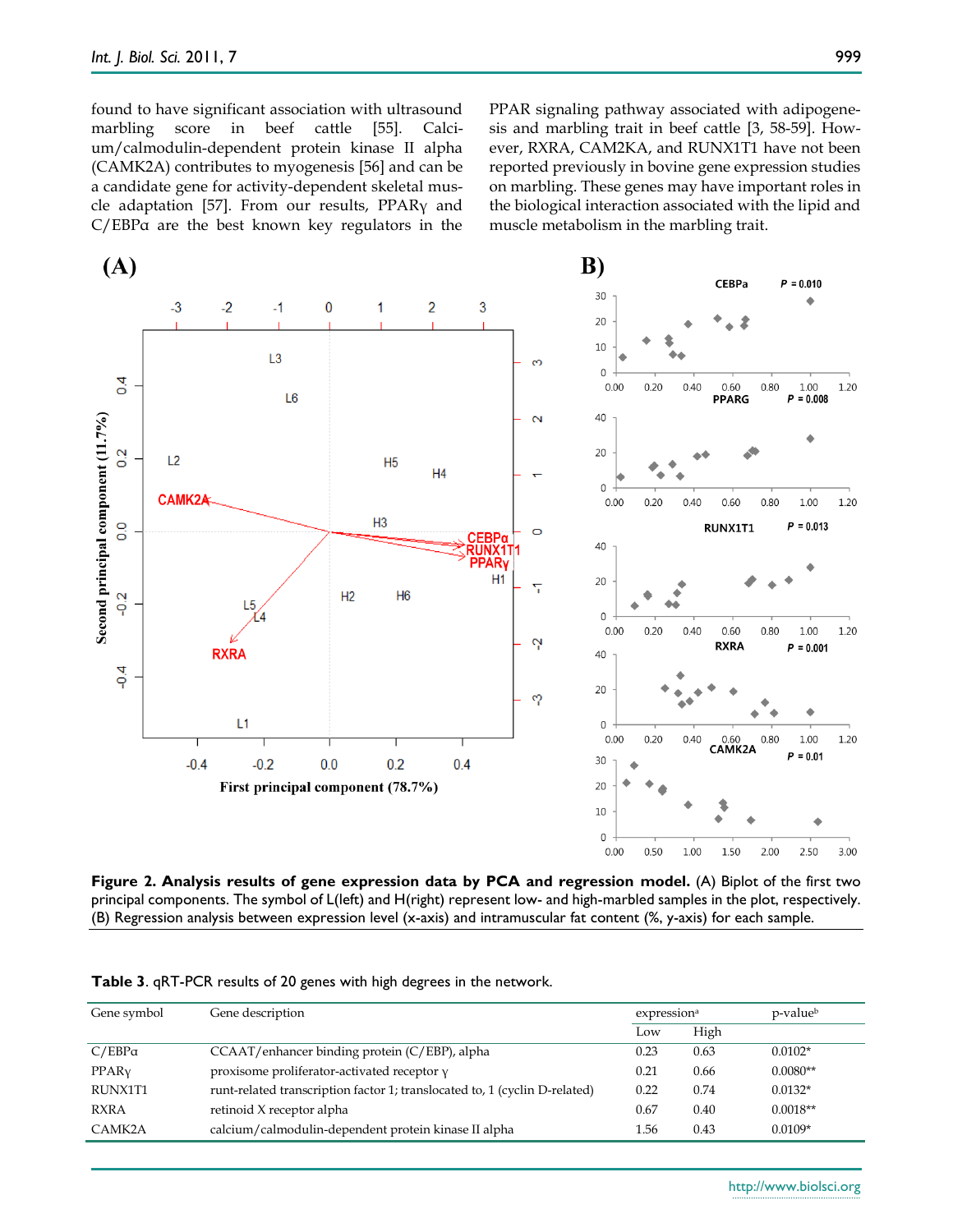| Gene symbol       | Gene description                               | expression <sup>a</sup> |      | p-valueb |
|-------------------|------------------------------------------------|-------------------------|------|----------|
|                   |                                                | Low                     | High |          |
| CTNNB1            | cadherin-associated protein beta 1             | 1.43                    | 0.81 | 0.7519   |
| ACTA1             | actin, alpha 1 skeletal muscle                 | 1.49                    | 0.87 | 0.7630   |
| SP <sub>1</sub>   | Sp1 transcription factor                       | 1.72                    | 0.88 | 0.9625   |
| MAPK14            | mitogen-activated protein kinase 14            | 1.90                    | 0.99 | 0.7780   |
| RARA              | retinoic acid receptor, alpha                  | 1.58                    | 0.85 | 0.6370   |
| $C/EBP\beta$      | CCAAT/enhancer binding protein (C/EBP), beta   | 0.69                    | 0.66 | 0.5725   |
| MYOD1             | myogenic differentiation 1                     | 1.45                    | 0.64 | 0.3458   |
| CAPN1             | calpain 1, (mu/I) large subunit                | 1.17                    | 1.09 | 0.0678   |
| CCND1             | cyclin D1                                      | 2.02                    | 1.21 | 0.5590   |
| NCOA6             | nuclear receptor coactivator 6                 | 1.92                    | 1.30 | 0.7765   |
| FAS               | Fas (TNF receptor superfamily, member 6)       | 1.16                    | 0.61 | 0.9459   |
| <b>PRNP</b>       | prion protein                                  | 1.74                    | 0.96 | 0.7010   |
| <b>VDR</b>        | vitamin D (1,25- dihydroxyvitamin D3) receptor | 2.24                    | 1.59 | 0.7337   |
| <b>RUNX1</b>      | runt-related transcription factor 1            | 1.11                    | 1.71 | 0.5674   |
| ADRB <sub>2</sub> | adrenergic beta-2-receptor                     | 1.05                    | 1.28 | 0.8550   |

<sup>a</sup>Expression shown as the mean of normalized expression value of each gene within low- and high-marbled group. <sup>b</sup>p-value was calculated using the regression analysis

Principal component analysis (PCA) is a useful tool for data simplification and visualization of relationships. Therefore, we applied PCA to the gene expression data set. The relationships among these genes were illustrated by principal component (PC) analyses. The first two principal components explained approximately 90.4% of the total variance, allowing most of the information to be visualized in two dimensions. Principal component analysis indicated that the most important pattern of gene expression (PC1, accounting for 78.7% of variance in the data) was associated with differences in intramuscular fat. Individual samples were clearly partitioned into two separate groups, high- and low-marbled group based on PC1. In this analysis, the first PC illustrated the link among RUNX1T1, PPARγ, and C/EBPα genes, which have a positive relationship by PC1 (Figure 2A). On the other hand, CAMK2A and RXRA genes have a negative relationship against PC1. Our experimental results suggest that these genes warrant further investigation as metabolic indicators of marbling in bovine.

In this study, we systematically examined relationships between the importance of genes and several of their topological characteristics in PPI networks. The goal of PPI study is typically to identify candidate genes associated with human diseases or phenotypes. We propose that the network analysis based on PPI information is also useful for identifying causal genes associated with economic traits of animals. This study provides information on individual protein functions and those directly associated with a functional class or process. Furthermore, candidate genes based on interaction relationships can be identified by epistatic interaction in a genome-wide study using the SNPs associated with the gene set to obtain further information regarding the physiological biology of a given trait or disease.

## **SUPPLEMENTARY MATERIAL**

#### Additional File 1:

Supplementary Data 1. The evidence of relationship between the gene and biological function related to the marbling trait from the literature. http://www.biolsci.org/v07p0992s1.pdf

#### Additional File 2:

Supplementary Data 2. The important nodes that are not important or do not reveal in the core network, but have a large BC in the extended network. Supplementary Data 3. The integrated gene networks derived from the result of direct interactions using Pathway Studio software and PPI information of the core network.

Supplementary Data 4. The gene co-annotation network of the core PPI network. http://www.biolsci.org/v07p0992s2.pdf

#### **ACKNOWLEDGEMENT**

This work was supported by Agenda (200901FHT020710399) of National Institute of Animal Science, Rural Development Administration, Republic of Korea.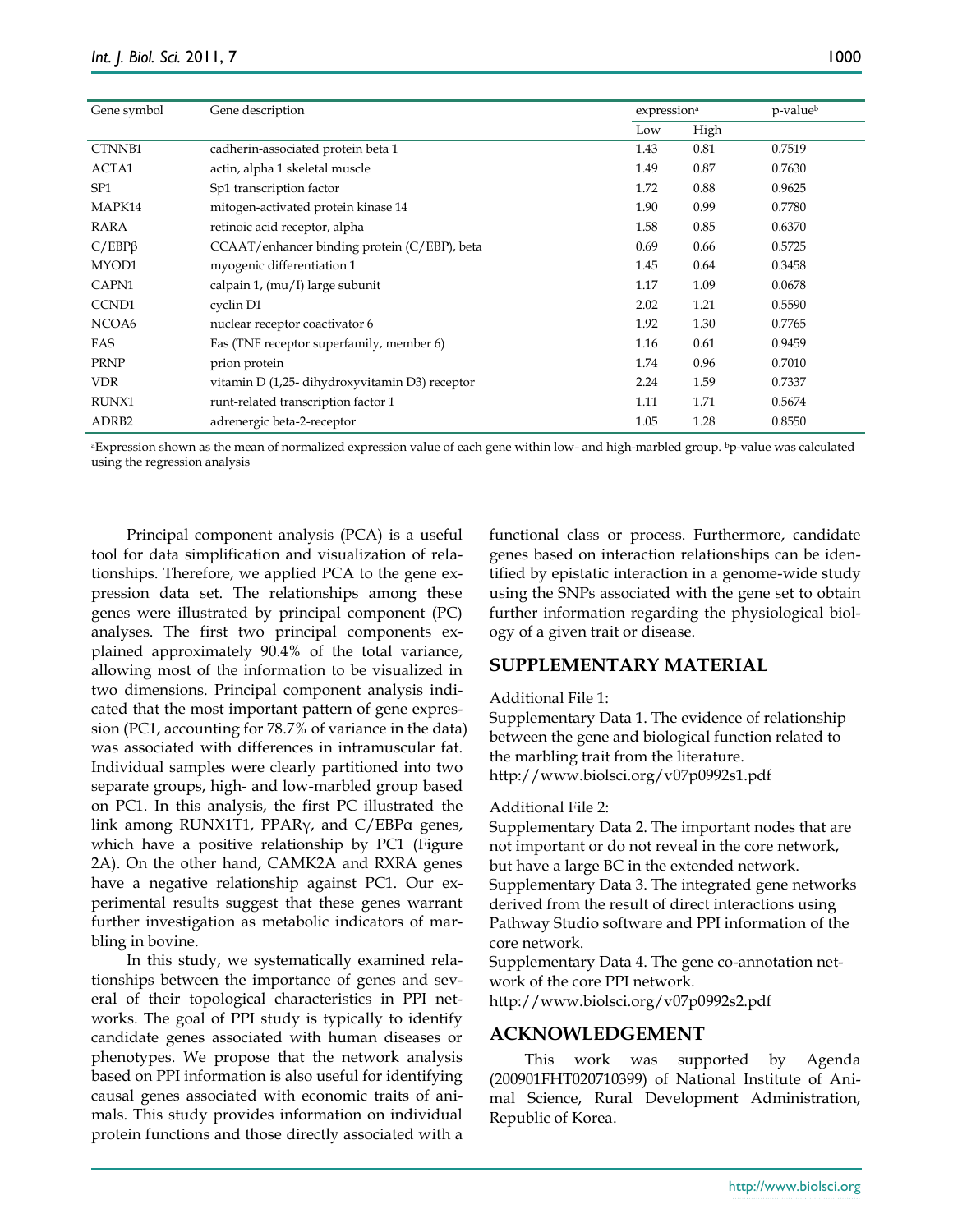## **Conflict of Interests**

The authors have declared that no conflict of interest exists.

#### **References**

- 1. Hocquette JF, Lehnert S, Barendse W, Cassar-Malek I, Picard B. Recent advances in cattle functional genomics and their application to beef quality. animal. 2007; 1:159-173.
- 2. Taylor JF, Coutinho LL, Herring KL, Gallagher DSJr., Brenneman RA, Burney N, Sanders JO, Turner JW, Smith SB, Miller RK *et al*. Candidate gene analysis of GH1 for effects on growth and carcass composition of cattle. Anim Genet. 1998; 29:194-201.
- 3. Michal J, Zhang Z, Gaskins C, Jiang Z. The bovine fatty acid binding protein 4 gene is significantly associated with marbling and subcutaneous fat depth in Wagyu x Limousin F2 crosses. Animal Genet. 2006; 37:400-402.
- 4. Wood IA, Moser G, Burrell DL, Mengersen KL, Hetzel DJ. A meta-analytic assessment of a thyroglobulin marker for marbling in beef cattle. Genet Sel Evol. 2006; 38:479-494.
- 5. Zhu M, Zhao S. Candidate gene identification approach: progress and challenges. Int J Biol Sci. 2007; 3:420-427.
- 6. Thaller G, Kuhn C, Winter A, Ewald G, Bellmann O, Wegner J, Zuhlke H, Fries R. DGAT1, a new positional and functional candidate gene for intramuscular fat deposition in cattle. Anim Genet. 2003; 34:354-357.
- 7. Lee SH, Cho YM, Kim B, Kim N, Choy Y, Kim K, Yoon D, Im S, Oh S, Park E. Identification of marbling-related candidate genes in M. longissimus dorsi of high-and low marbled Hanwoo (Korean Native Cattle) steers. BMB rep. 2008; 41:846.
- 8. Lee SH, Gondro C, van der Werf J, Kim NK, Lim D, Park EW, Oh SJ, Gibson J, Thompson J. Use of a bovine genome array to identify new biological pathways for beef marbling in Hanwoo (Korean Cattle). BMC Genomics. 2010; 11:623.
- 9. Kim NK, Lim D, Lee SH, Cho YM, Park EW, Lee CS, Shin BS, Kim TH, Yoon D. Heat shock protein b1 and its regulator genes are negatively correlated with intramuscular fat content in the longissimus thoracis muscle of hanwoo (korean cattle) steers. J Agric Food Chem. 2011; 59:5657-5664.
- 10. Giot L, Bader JS, Brouwer C, Chaudhuri A, Kuang B, Li Y, Hao YL, Ooi CE, Godwin B, Vitols E *et al*. A protein interaction map of Drosophila melanogaster. Science. 2003; 302:1727-1736.
- 11. Graugnard DE, Piantoni P, Bionaz M, Berger LL, Faulkner DB, Loor JJ. Adipogenic and energy metabolism gene networks in longissimus lumborum during rapid post-weaning growth in Angus and Angus x Simmental cattle fed high-starch or low-starch diets. BMC Genomics. 2009; 10:142.
- 12. Wang X, Xue C, Liu H, Xu Y, Zhao R, Jiang Z, Dodson MV, Chen J. Differential display of expressed genes reveals a novel function of SFRS18 in regulation of intramuscular fat deposition. Int J Biol Sci. 2009; 5:28-33.
- 13. Reverter A, Hudson NJ, Wang Y, Tan SH, Barris W, Byrne KA, McWilliam SM, Bottema CD, Kister A, Greenwood PL *et al*. A gene coexpression network for bovine skeletal muscle inferred from microarray data. Physiol Genomics. 2006; 28:76-83.
- 14. Jiang Z, Michal JJ, Chen J, Daniels TF, Kunej T, Garcia MD, Gaskins CT, Busboom JR, Alexander LJ, Wright RWJr, *et al*. Discovery of novel genetic networks associated with 19 economically important traits in beef cattle. Int J Biol Sci. 2009; 5:528-542.
- 15. Giot L, Bader J, Brouwer C, Chaudhuri A, Kuang B, Li Y, Hao Y, Ooi C, Godwin B, Vitols E. A protein interaction map of Drosophila melanogaster. Science. 2003; 302:1727.
- 16. Gandhi T, Zhong J, Mathivanan S, Karthick L, Chandrika K, Mohan S, Sharma S, Pinkert S, Nagaraju S, Periaswamy B.

Analysis of the human protein interactome and comparison with yeast, worm and fly interaction datasets. Nat Genet. 2006; 38:285-293.

- 17. Chuang HY, Hofree M, Ideker T. A decade of systems biology. Annu Rev Cell Dev Biol. 2010; 26:721-744.
- 18. Bandyopadhyay S, Kelley R, Krogan NJ, Ideker T. Functional maps of protein complexes from quantitative genetic interaction data. PLoS Comput Biol. 2008; 4:e1000065.
- 19. Chua HN, Sung WK, Wong L. Exploiting indirect neighbours and topological weight to predict protein function from protein-protein interactions. Bioinformatics. 2006; 22:1623-1630.
- 20. Nabieva E, Jim K, Agarwal A, Chazelle B, Singh M. Whole-proteome prediction of protein function via graph-theoretic analysis of interaction maps. Bioinformatics. 2005; 21 (Suppl 1):i302-310.
- 21. Hu L, Huang T, Shi X, Lu WC, Cai YD, Chou KC. Predicting functions of proteins in mouse based on weighted protein-protein interaction network and protein hybrid properties. PLoS One. 2011; 6:e14556.
- 22. Liu Y, Patel S, Nibbe R, Maxwell S, Chowdhury SA, Koyuturk M, Zhu X, Larkin EK, Buxbaum SG, Punjabi NM *et al*. Systems biology analyses of gene expression and genome wide association study data in obstructive sleep apnea. Pac Symp Biocomput. 2011;:14-25.
- 23. Novichkova S, Egorov S, Daraselia N. MedScan, a natural language processing engine for MEDLINE abstracts. Bioinformatics. 2003; 19:1699.
- 24. Peri S, Navarro JD, Kristiansen TZ, Amanchy R, Surendranath V, Muthusamy B, Gandhi TK, Chandrika KN, Deshpande N, Suresh S *et al*. Human protein reference database as a discovery resource for proteomics. Nucleic Acids Res. 2004; 32:D497-501.
- 25. Radde N, Gebert J, Forst C. Systematic component selection for gene-network refinement. Bioinformatics. 2006; 22:2674.
- 26. Hwang S, Son SW, Kim SC, Kim YJ, Jeong H, Lee D. A protein interaction network associated with asthma. J Theor Biol. 2008; 252:722-731.
- 27. Barabasi AL, Albert R. Emergence of scaling in random networks. Science. 1999; 286:509-512.
- 28. Barabasi AL, Oltvai ZN. Network biology: understanding the cell's functional organization. Nat Rev Genet. 2004; 5:101-113.
- 29. Brandes U. A faster algorithm for betweenness centrality. J Math Soci. 2001; 25:163-177.
- 30. Nikitin A, Egorov S, Daraselia N, Mazo I. Pathway studio--the analysis and navigation of molecular networks. Bioinformatics. 2003; 19:2155-2157.
- 31. Hocquette JF, Brandstetter AM. Common practice in molecular biology may introduce statistical bias and misleading biological interpretation. J Nutr Biochem. 2002; 13:370-377.
- 32. Albert R, Barabasi A. Statistical mechanics of complex networks. Rev Mod Phys. 2002; 74:47-97.
- 33. Albert R. Scale-free networks in cell biology. J Cell Sci. 2005; 118:4947-4957.
- 34. Watts DJ, Strogatz SH. Collective dynamics of 'small-world' networks. Nature. 1998; 393:440-442.
- 35. Albert R, Jeong H, Barabasi A. Error and attack tolerance of complex networks. Nature 2000; 406:378-382.
- 36. Li HX, Luo X, Liu RX, Yang YJ, Yang GS. Roles of Wnt/[beta]-catenin signaling in adipogenic differentiation potential of adipose-derived mesenchymal stem cells. Mol Cell Endocrinol. 2008; 291:116-124.
- 37. Lee S, Park E, Cho Y, Kim S, Lee J, Jeon J, Lee C, Im S, Oh S, Thompson J. Identification of differentially expressed genes related to intramuscular fat development in the early and late fattening stages of hanwoo steers. J Biochem Mol. 2007; 40:757-764.
- 38. Son S, Kim D, Ahn Y, Jeong H. Response network emerging from simple perturbation. J Korean Phys Soc. 2004; 44:628-632.